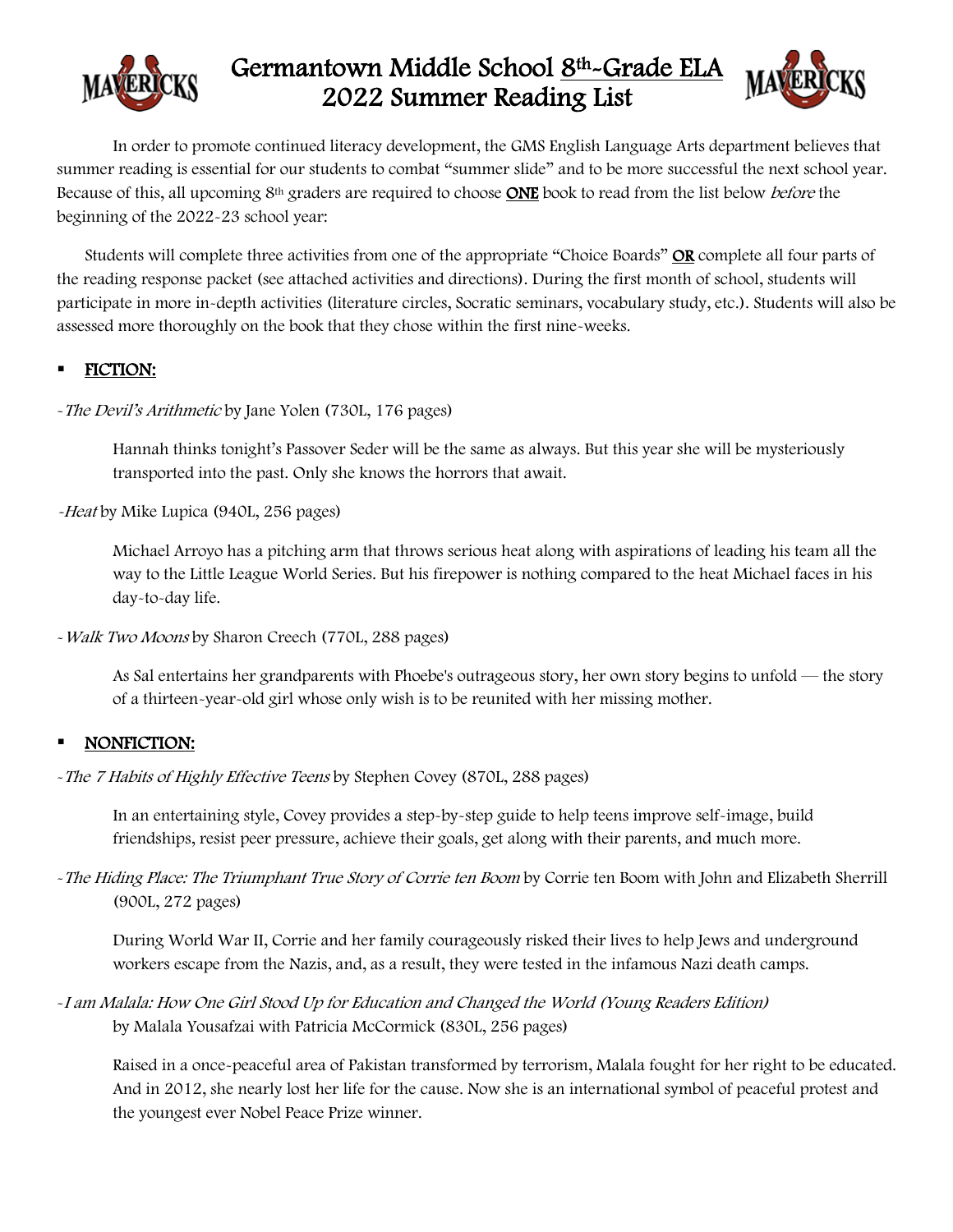

If you choose The Devil's Arithmetic, Heat, or Walk Two Moons from the 8<sup>th</sup>-grade summer reading list, then choose THREE of the following activities and complete them (digitally or on paper) before the start of school. You may create your own format or look online for an appropriate template to use.

| (RL1) Quotable Quotations:                                                                                                                                                                                                              | (RL 2) "THE MEssage":                                                                                                                                                                                                                                                | (RL 3) Characterization:                                                                                                                                                                                                 |
|-----------------------------------------------------------------------------------------------------------------------------------------------------------------------------------------------------------------------------------------|----------------------------------------------------------------------------------------------------------------------------------------------------------------------------------------------------------------------------------------------------------------------|--------------------------------------------------------------------------------------------------------------------------------------------------------------------------------------------------------------------------|
| As you read, choose at least 5<br>quotations from the book that<br>are significant. Create<br>illustrations (memes, cartoons,<br>etc.) and include an inference,<br>conclusion, or explanation<br>about each.                           | Identify at least 3 themes from<br>the book and create an<br>acronym for each theme.<br>Include illustrations that<br>match the message of each<br>theme.                                                                                                            | As you read, collect evidence<br>about the characters to create<br>a visual map of each<br>character's traits or a web of<br>multiple characters'<br>relationships. Include page<br>numbers with evidence.               |
| $(RL 3)$ Plot:                                                                                                                                                                                                                          | (RL 4) Vocabulary:                                                                                                                                                                                                                                                   | (RL 5) Style & Structure:                                                                                                                                                                                                |
| Create visual description of the<br>book's plot elements using a<br>comic strip, story board, etc.<br>Label each picture with the<br>correct plot element<br>(exposition, rising action,<br>climax, falling action, and<br>resolution). | As you read, make a list of at<br>least 10 words that you do not<br>know or want to understand<br>better. Include the quotation<br>from the book with each word,<br>part of speech, definition, and<br>an illustration that represents<br>the idea of each word.     | Identify, illustrate, and label at<br>least 5 places where the author<br>effectively uses text structure<br>(cause/effect,<br>problem/solution,<br>compare/contrast, description,<br>etc.).                              |
| $(RL 6)$ Point of View &                                                                                                                                                                                                                | (RL 7) Other Media:                                                                                                                                                                                                                                                  | (RL 9) Text-to-Text:                                                                                                                                                                                                     |
| Purpose:<br>Research the author to learn<br>more about who they are and<br>why they wrote the book.<br>Create a transcript or video of<br>an imaginary interview with<br>them using this information.<br>Include your sources.          | After reading the print version<br>of the book, re-create part of<br>the book in another media<br>format: a movie trailer, a 10-<br>song playlist or soundtrack<br>with explanations, a 3-D<br>model of the setting or<br>characters, a scrapbook, a<br>poster, etc. | Compare and contrast the<br>book with one or more other<br>texts (books, movies, paintings,<br>songs, etc.) and create a<br>transcript or video or an<br>imaginary conversation<br>between characters from each<br>text. |

All work should be original and each student's own creation.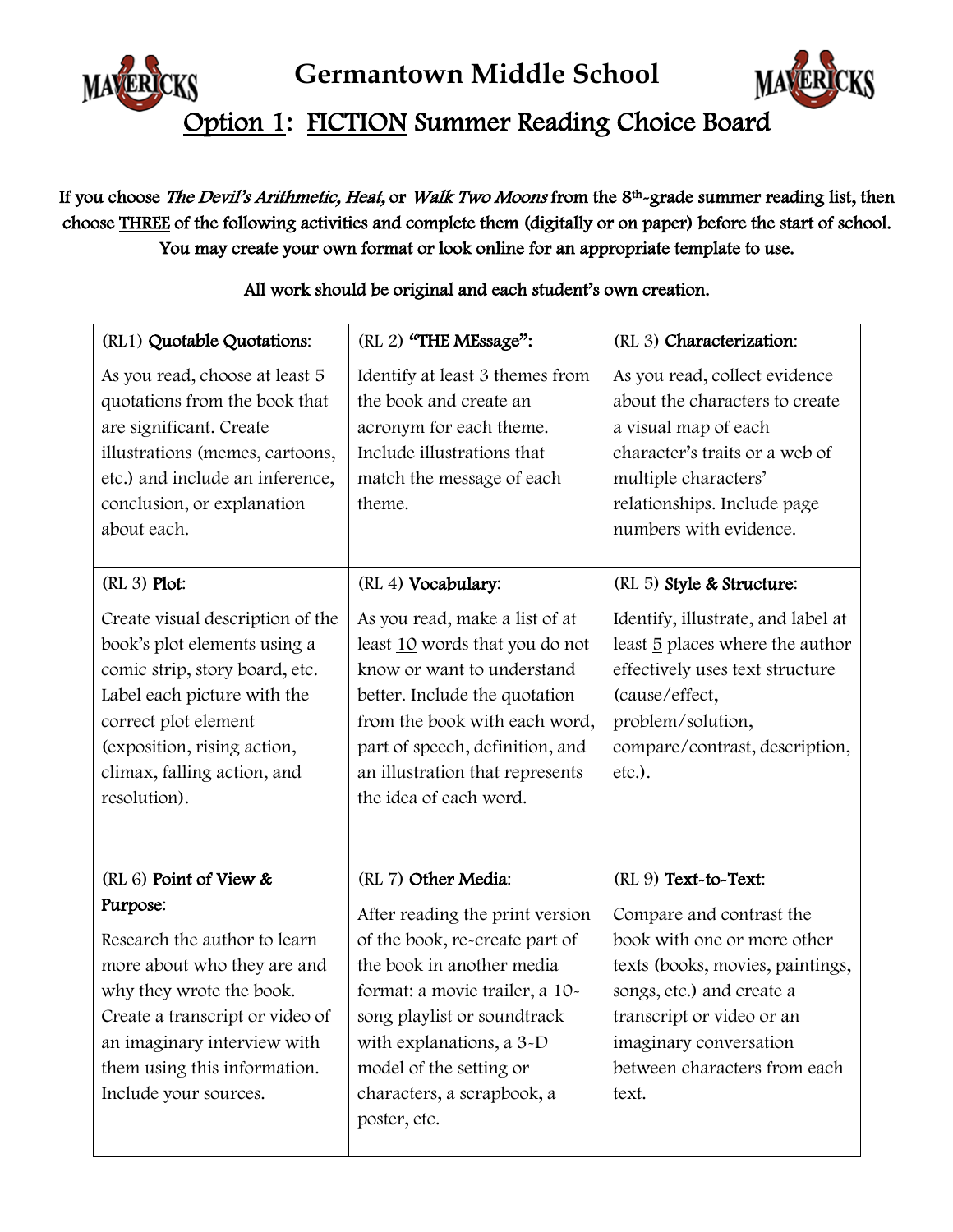## Germantown Middle School  $M$ ption 1: NON-FICTION Summer Reading Choice Board

If you choose The 7 Habits of Highly Effective Teens, The Hiding Place, or I Am Malala from the 8<sup>th</sup>-grade summer reading list, then choose THREE of the following activities and complete them (digitally or on paper) before the start of school. You may create your own format or look online for an appropriate template to use.

All work should be original and each student's own creation.

| (Ri1) Quotable Quotations:                                                                                                                                                                                                                                  | (Ri 2) Central Idea:                                                                                                                                                                                                                                               | (Ri 3) Concept Map:                                                                                                                                                                                                          |
|-------------------------------------------------------------------------------------------------------------------------------------------------------------------------------------------------------------------------------------------------------------|--------------------------------------------------------------------------------------------------------------------------------------------------------------------------------------------------------------------------------------------------------------------|------------------------------------------------------------------------------------------------------------------------------------------------------------------------------------------------------------------------------|
| As you read, choose at least 5<br>quotations from the book that<br>are significant. Create<br>illustrations (memes, cartoons,<br>etc.) and include an inference,<br>conclusion, or explanation<br>about each.                                               | Identify at least 3 central ideas<br>from the book and create an<br>acronym for each idea. Include<br>illustrations that match the<br>importance of each idea.                                                                                                     | Create a concept map (or web)<br>of the book. The map should<br>visually show the distinctions<br>and connections between ideas,<br>people, events, etc. as well<br>include a written explanation<br>of their relationships. |
| (Ri 4) Vocabulary:                                                                                                                                                                                                                                          | (Ri 5) Style & Structure:                                                                                                                                                                                                                                          | (Ri 6) Point of View & Purpose:                                                                                                                                                                                              |
| As you read, make a list of at<br>least 10 words that you do not<br>know or know but want to<br>understand better. Include the<br>quotation from the book, part<br>of speech, definition, and an<br>illustration that represents the<br>idea of each word.  | Identify, illustrate, and label at<br>least 5 places where the author<br>effectively uses text structure<br>(cause/effect,<br>problem/solution,<br>compare/contrast, description,<br>etc.).                                                                        | Research the author to learn<br>more about who they are and<br>why they wrote the book.<br>Create a transcript or video of<br>an imaginary interview with<br>them using this information.<br>Include your sources.           |
| (Ri 7) Other Media:                                                                                                                                                                                                                                         | (Ri 8) Argument:                                                                                                                                                                                                                                                   | $(Ri 9)$ Text-to-Text:                                                                                                                                                                                                       |
| After reading the print version<br>of the book, re-create part of<br>the book in another media<br>format: a movie trailer, a 10-<br>song playlist or soundtrack<br>with explanations, a 3-D model<br>of the topic or people, a<br>scrapbook, a poster, etc. | Research at least 3 of the<br>author's claims to confirm or<br>contradict each. Use this<br>research to write a 5-star<br>review, newspaper editorial,<br>arrest warrant, wanted poster,<br>etc. exposing or celebrating<br>their claims. Include your<br>sources. | Compare and contrast the book<br>with one or more other texts<br>(books, movies, paintings,<br>songs, etc.) and create a<br>transcript or video or an<br>imaginary conversation<br>between people from each text.            |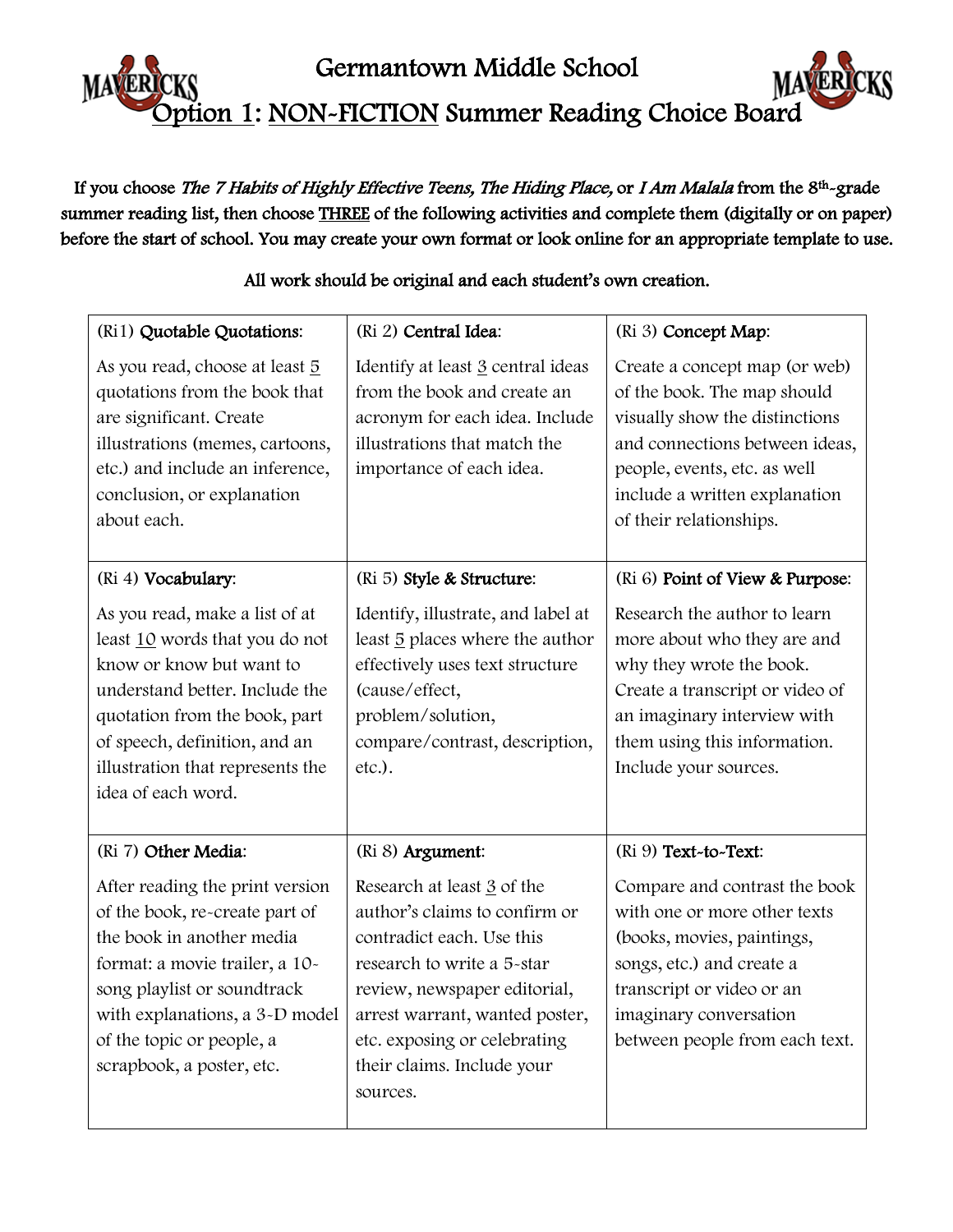

This reading response packet is designed for you to split your summer reading book into fourths, completing a reading response form for each one-fourth of your book. Please make sure you indicate the page numbers that you read on the top of each reading response form. This packet is to help you remember what you learned, to be prepared to discuss the book with classmates, and to guide you through more in-depth lessons when school begins.

Student's Name:

**Book Title:** 

Summarize the book in your own words: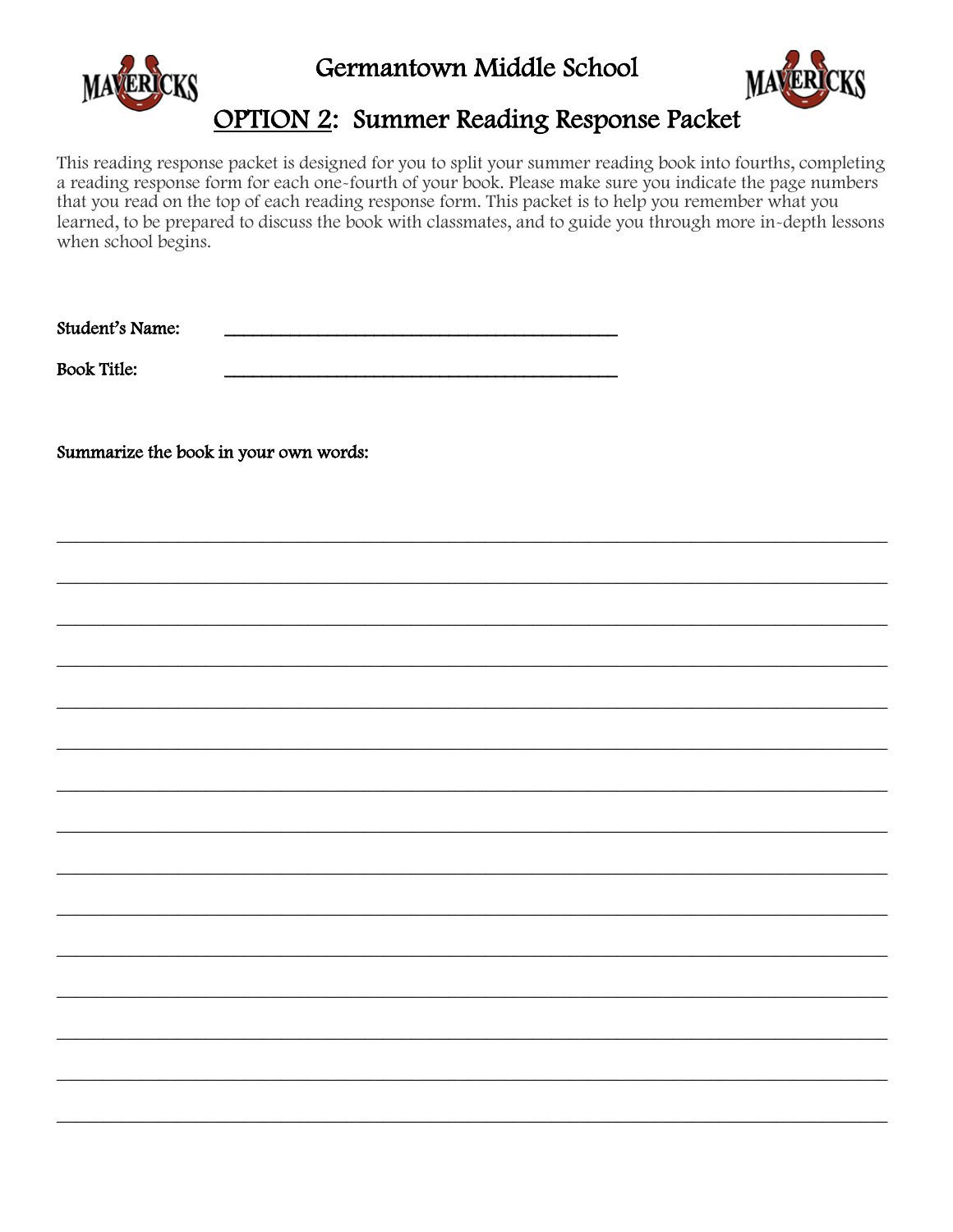I read from page \_\_\_\_\_\_\_\_\_ to page \_\_\_\_\_\_\_\_. (First 1/4 of your book)

Vocabulary: (RL/Ri 4, L 4) As you read, write down 3 unfamiliar words and what you guess they mean based on what you read. (NOTE: These do not need to be words that completely stump you, just words that are new to you or that you are unfamiliar with. You MUST have 3 words, the sentence quoted from the book, and the dictionary definition filled in completely.) Write neatly.

|    | Word | How it is used in the text<br>(write the sentence from the book) | Definition with Part of Speech |
|----|------|------------------------------------------------------------------|--------------------------------|
| 1. |      |                                                                  |                                |
| 2. |      |                                                                  |                                |
| 3. |      |                                                                  |                                |

Connections: (RL/Ri 9, RL/Ri1) As you read, write down 4 connections that you make with the text. Remember, connections can be based on your personal life, background knowledge, or another book you have read. Use complete sentences. Example: This book/character reminds me of \_\_\_\_\_\_ because\_\_\_\_\_. or The part in the book when \_\_\_\_\_ is kind of like \_\_\_\_\_\_ because \_\_\_\_\_\_\_.

|    | Detail from the Text | <b>Connection Made</b><br>(explain the kind of connection using complete<br>sentences) | Identify<br>Connection<br>Type<br>(Text-to-Self,<br>Text-to-World,<br>Text-to-Text) |
|----|----------------------|----------------------------------------------------------------------------------------|-------------------------------------------------------------------------------------|
| 1. |                      |                                                                                        |                                                                                     |
| 2. |                      |                                                                                        |                                                                                     |
| 3. |                      |                                                                                        |                                                                                     |
| 4. |                      |                                                                                        |                                                                                     |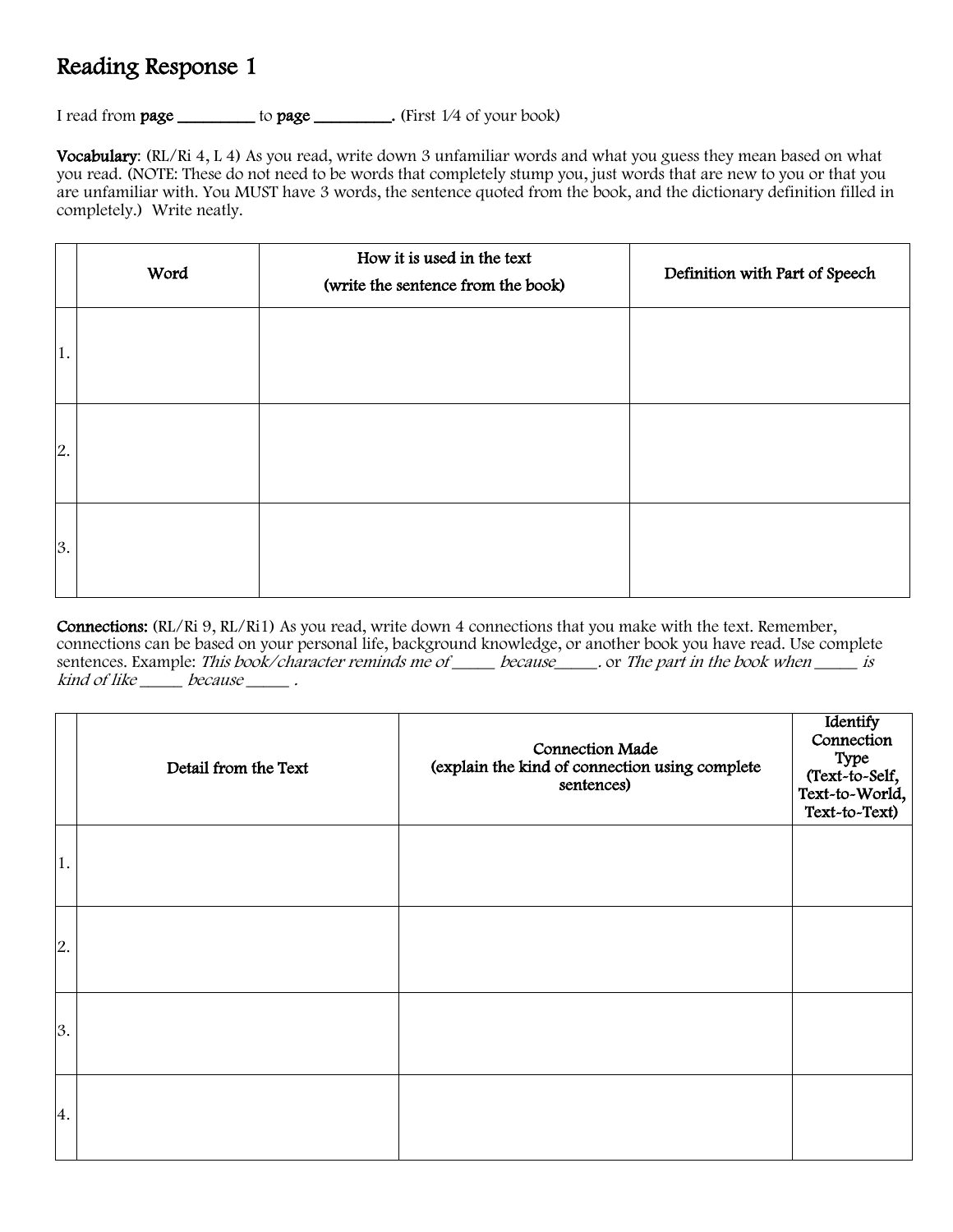I read from page \_\_\_\_\_\_\_\_\_\_ to page \_\_\_\_\_\_\_\_. (Second 1/4 of the novel)

Vocabulary: (RL/Ri 4, L 4) As you read, write down 3 unfamiliar words and what you guess they mean based on what you read. (NOTE: These do not need to be words that completely stump you, just words that are new to you or that you are unfamiliar with. You MUST have 3 words, the sentence from the book, and the definition filled in completely.) Write neatly.

|    | Word | How it is used in the text<br>(write the sentence from the book) | Definition with Part of Speech |
|----|------|------------------------------------------------------------------|--------------------------------|
| 1. |      |                                                                  |                                |
| 2. |      |                                                                  |                                |
| 3. |      |                                                                  |                                |

Questions: (Standards vary) As you read, write down at least 3 deep, discussion questions that you have about the text.

| 1. |  |
|----|--|
| 2. |  |
| 3. |  |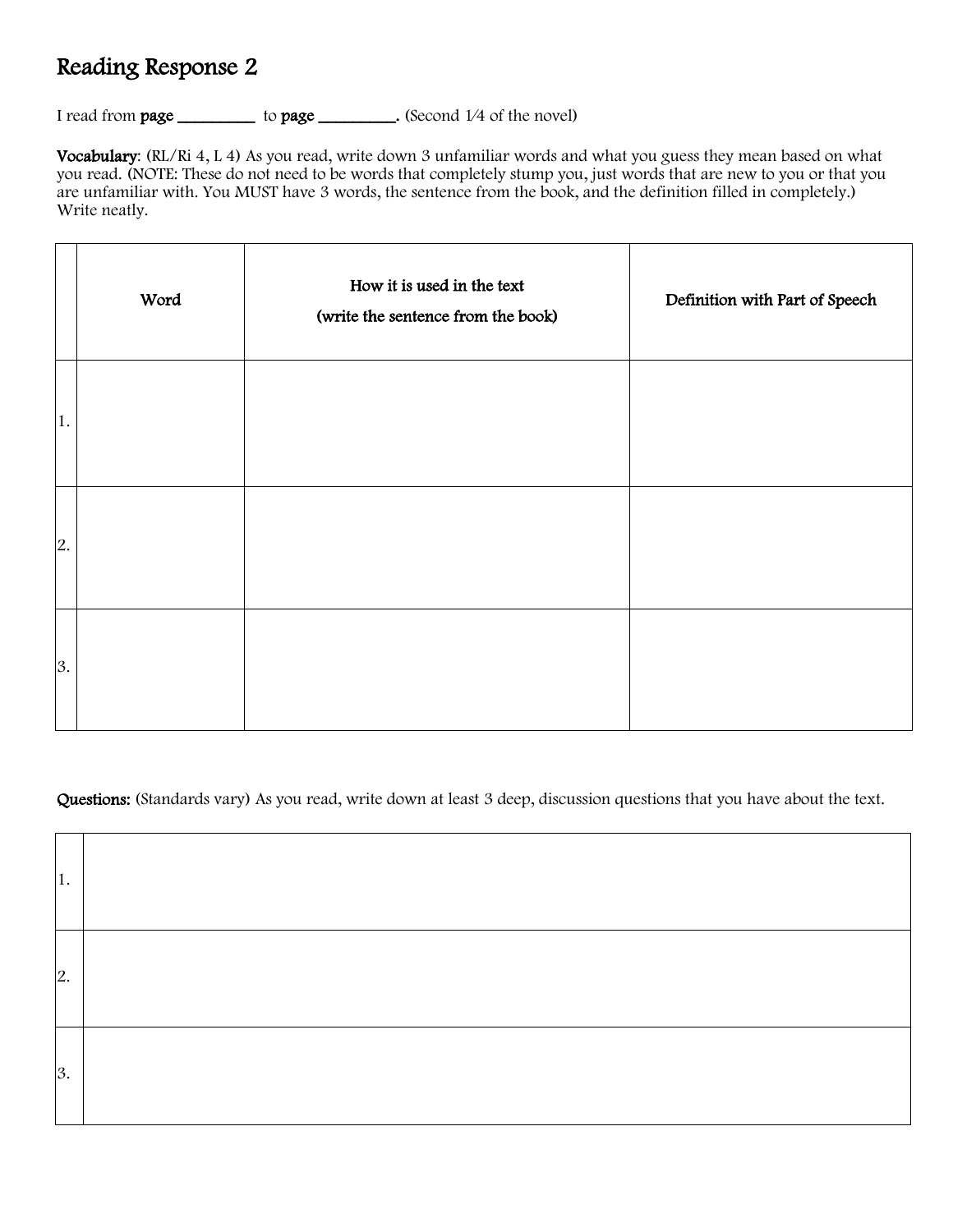I read from page \_\_\_\_\_\_\_\_\_ to page \_\_\_\_\_\_\_\_. (Third 1/4 of the novel)

Connections: (RL/Ri 9, RL/Ri 1) As you read, write down at least 3 connections that you make with the text. Remember, connections can be based on your personal life, background knowledge, or another book you have read. Use complete sentences. Example: This book/character reminds me of \_\_\_\_\_\_ because\_\_\_\_\_. or The part in the book when \_\_\_\_\_ is kind of like \_\_\_\_\_\_ because \_\_\_\_\_ . Write neatly.

|    | Evidence from the Text<br>(Direct Quotation or Paraphrase) | Connection<br>(Explain the kind of connection using complete<br>sentences) | Connection<br>Type<br>(Text-to-Self,<br>Text-to-World,<br>Text-to-Text) |
|----|------------------------------------------------------------|----------------------------------------------------------------------------|-------------------------------------------------------------------------|
| 1. |                                                            |                                                                            |                                                                         |
| 2. |                                                            |                                                                            |                                                                         |
| 3. |                                                            |                                                                            |                                                                         |
| 4. |                                                            |                                                                            |                                                                         |

**Prediction:** (RL/Ri1) Make 1 prediction about what will happen next in the book. Include why you are making this prediction.

I predict that

because

I